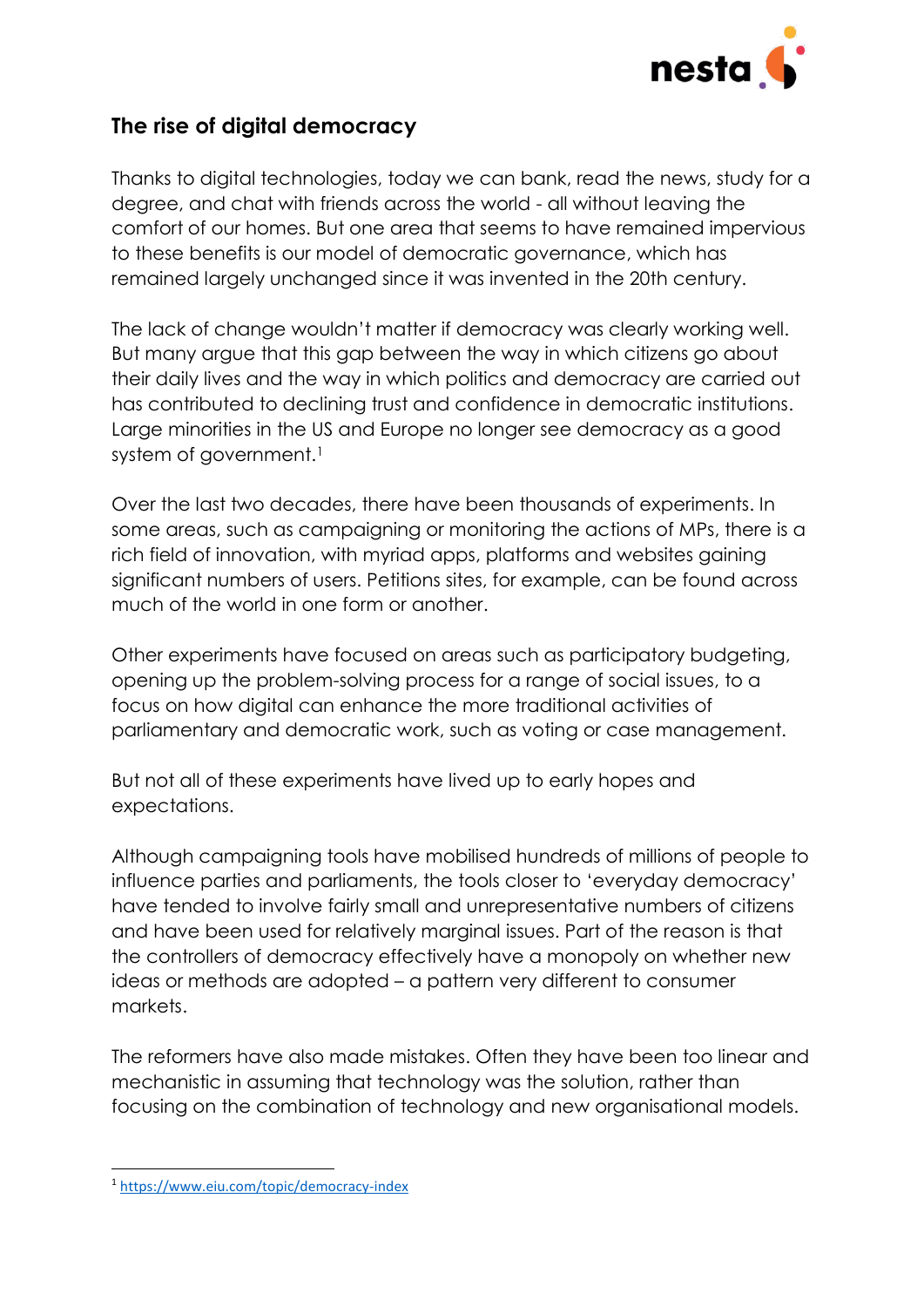

Some of the experiments have also run into the same problem as social media - a tendency to polarise opinions rather than bridge divides, as people gravitate towards others who share their political affiliations, as false information circulates, and dialogue hardens against opposing positions rather than helping people to understand different views.

# **The potential for local authorities**

In response to these challenges, Nesta's research on digital democracy2, smart cities<sup>3</sup> and digital transformation in local councils<sup>4</sup>, has attempted to seek out and summarise the best practice in digital democracy from across the globe.

Amid all the experiments that we have encountered, some of the most promising developments are happening at the local level. This is partly because the decisions taken by local authorities have direct and visible impacts on people's lives, which in turn improves motivations for people to get involved. It is also because city leaders have been more willing to take risks in running local experiments than politicians at the national level.

From our research it seems there are three distinct activities that digital tools enable: delivering council services online - say applying for a parking permit; using citizen generated data to optimise city government processes; and engaging citizens in democratic exercises. In Connected Councils Nesta sets out what future models of online service delivery could look like.<sup>5</sup>

Here we will focus on the ways that engaging citizens with digital technology can help city governments deliver services more efficiently and improve engagement in democratic processes. We frame our response under four broad recommendations for how councils can run more successful digital democracy experiments:

### **Resist the urge to build an app**

**.** 

This can be tempting - the majority of people who live in your local authority probably have a smartphone. But first, take a look at the download stats for a few city government apps on the Google app store - they're not pretty. Apps

<sup>&</sup>lt;sup>2</sup> <https://www.nesta.org.uk/report/digital-democracy-the-tools-transforming-political-engagement/>

<sup>3</sup> <https://www.nesta.org.uk/report/rethinking-smart-cities-from-the-ground-up/>

<sup>4</sup> <https://www.nesta.org.uk/report/rethinking-smart-cities-from-the-ground-up/>

<sup>5</sup> <https://www.nesta.org.uk/report/connected-councils-a-digital-vision-of-local-government-in-2025/>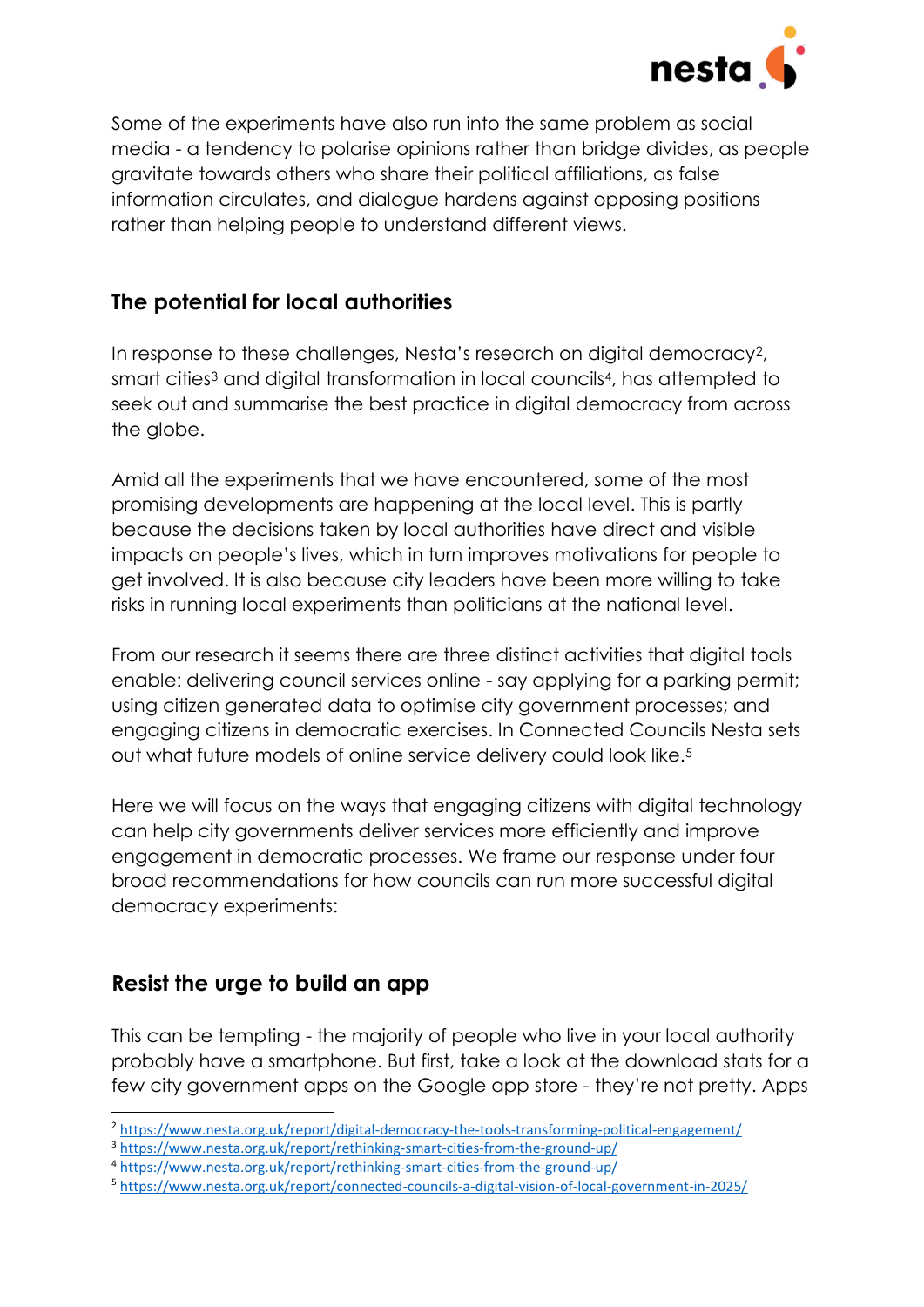

are also expensive to develop and maintain. The city governments around the world that we talk to often feel like pioneers in the citizen engagement field. This may be because, unlike areas like the environment and data sharing, there aren't many good global networks on citizen engagement in the digital age. But there are many examples of cities that have used digital technologies to engage citizens, both internationally and in the UK. Before you call in the app developers, contact the city governments and civic minded organisations that have already done what you're planning to do, to see if you can cooperate and build on their experiences.

Alongside this, it is also a good idea to support the development of open source technologies. Examples of this include the [D-CENT](https://dcentproject.eu/) toolkit, including [Consul](http://consulproject.org/en/) which has now been adopted by almost 100 governments worldwide. The idea is to build a shared library of digital tools that city governments can add to when they want to run a new citizen engagement exercise, rather than start from scratch each time by building proprietary software. This is also something that respected global bodies like UNICEF think is [worth putting their](https://www.fastcompany.com/3056420/unicef-is-launching-a-venture-fund-for-open-source-civic-technology)  [money behind,](https://www.fastcompany.com/3056420/unicef-is-launching-a-venture-fund-for-open-source-civic-technology) with their \$9m fund to develop open source civic technologies.

#### **Case study: Decide Madrid, Spain**

In 2015, Decide Madrid, a platform for public participation in decisionmaking, was launched by Madrid City Council. Decide Madrid has four main functions: proposals and votes for new local laws; debates; participatory budgeting; and consultations. Decide Madrid allows any resident to propose a new local law which other residents can vote to support. Proposals which gain support from 1 per cent of the census population are then put to a binding public vote. The Council has one month to draw up technical reports on the legality, feasibility and cost of successful proposals, which are published on the platform. Registered users can open and contribute to debates, vote for or against motions, or provide additional comments. Debates do not trigger a specific action by the City Council but are a useful way of gauging public opinion.

The platform - which is based on open-source software called Consul – also enables suggestions, discussions and an annual participatory budgeting programme, which allocated €60 million in 2016. Decide Madrid benefitted from dedicated PR and communications support which raised its public profile. €200,000 was spent in 2016 to promote the participatory budget, equivalent to €4 per voter. The nature of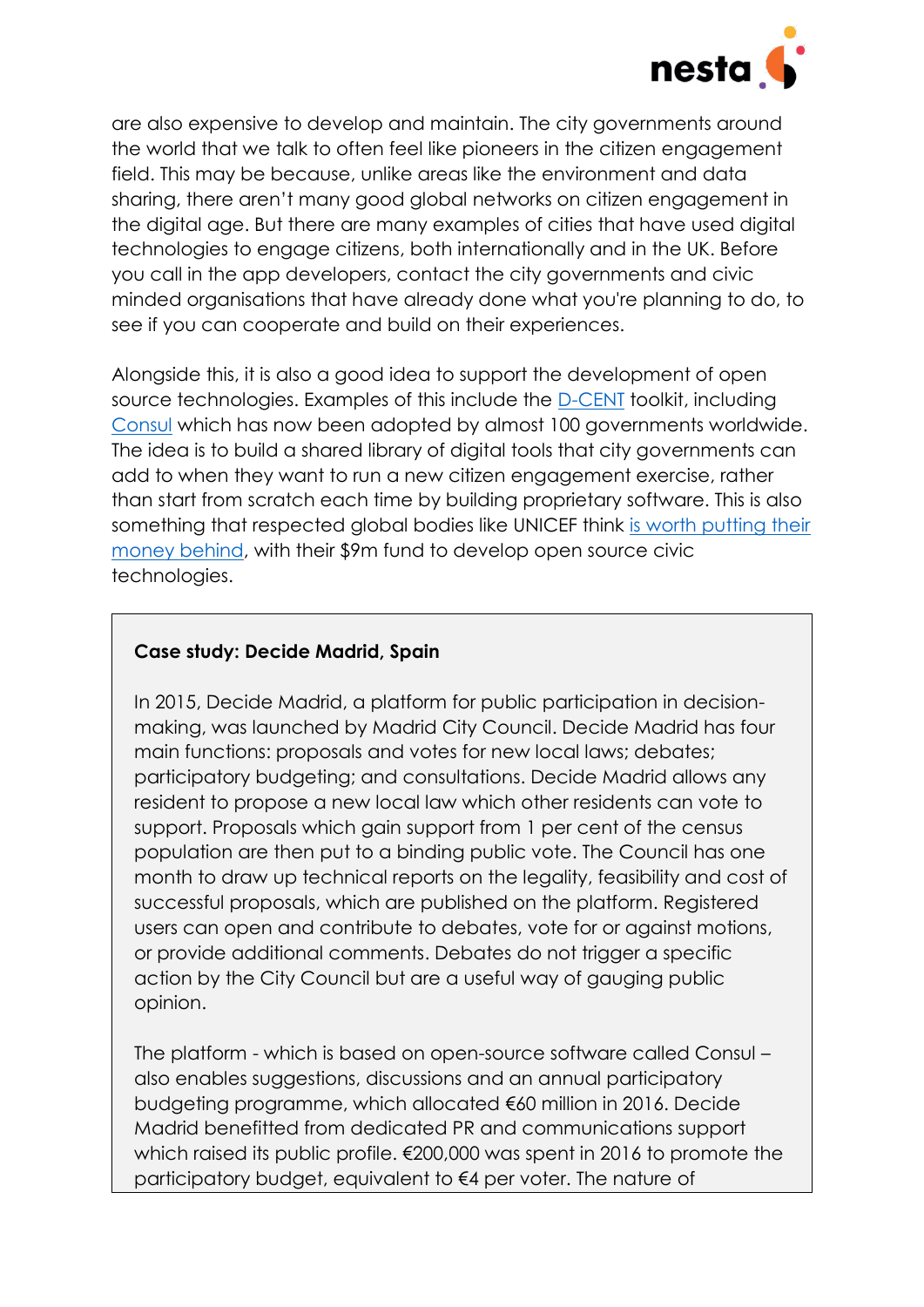

participatory budgeting means that citizens can easily see the benefits of participating as direct financial investments are made in their chosen projects, and a user-friendly website design seamlessly integrates the different opportunities for participation open to citizens in one platform.

### **Think about what you want to engage citizens for**

Sometimes engagement is statutory: communities have to be shown new plans for their area. Beyond this, there are a number of activities that citizen engagement is useful for. When designing a citizen engagement exercise it may help to think which of the following you are trying to achieve (note: they are not mutually exclusive):

### **Better understanding of the facts**

If you want to use digital technologies to collect more data about what is happening in your local authority, you can buy a large number of sensors and install them across the city, to track everything from people movements to how full bins are. A cheaper and possibly more efficient way for councils to do this might involve working with people to collect this data - making use of the smartphones that an increasing number of your residents carry around with them. Prominent examples of this included flood mapping in Jakarta using geolocated tweets and pothole mapping in **Boston** using a mobile app called StreetBump.

### **Generating better ideas and options**

The examples above involve passive data collection. Moving beyond this to more active contributions, city governments can engage citizens to generate better ideas and options. There are numerous examples of this in urban planning - the use of Minecraft by the UN in [Nairobi t](https://www.nesta.org.uk/feature/10-people-centred-smart-city-initiatives/minecraft-block-by-block/)o collect and visualise ideas for the future development of the community, or the [Carticipe](https://carticipe.net/carticipe-debatomap-in-english/) platform in France, which residents can use to indicate changes they would like to see in their city on a map.

It's all very well to create a digital suggestion box, but there is evidence to suggest that deliberation and debate lead to much better ideas. Platforms like [Better](https://www.betrireykjavik.is/domain/1) [Reykjavik](https://www.betrireykjavik.is/domain/1) include a debate function for any idea that is proposed.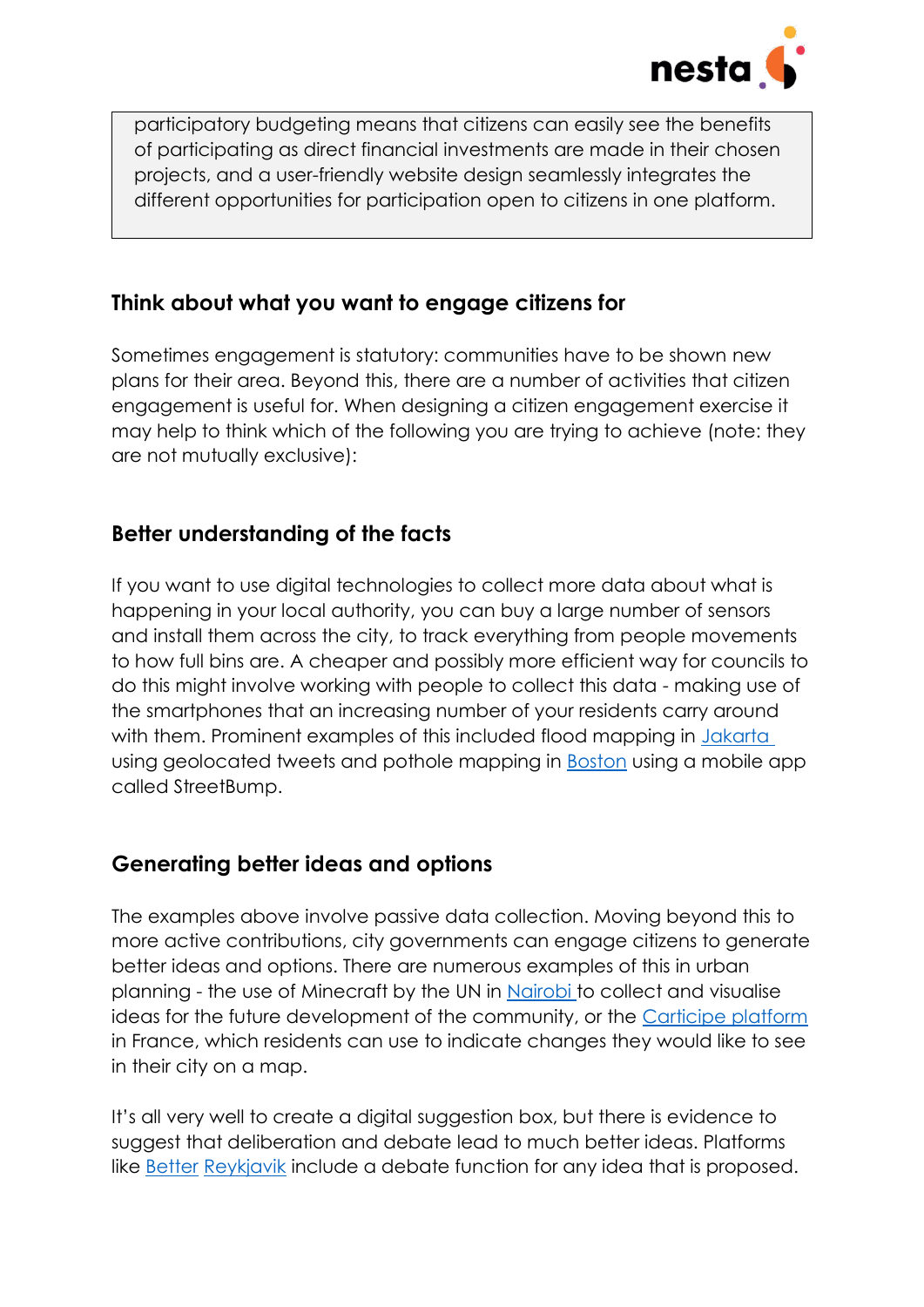

Based on feedback, the person who submitted the idea can then edit it. Every month, the 15 highest-voted proposals on the site are officially processed and the City Council provides a formal response to each one.

### **Better decision making**

As well as enabling better decision making by giving city government employees, better data and better ideas, digital technologies can give the power to make decisions directly to citizens. This is best encapsulated by participatory budgeting - which involves allowing citizens to decide how a percentage of the city budget is spent. Participatory budgeting emerged in Brazil in the 1980s, but digital technologies help city governments reach a much larger audience. '[Madame](https://www.nesta.org.uk/blog/felicitations-madame-mayor-participatory-budgeting-in-paris-hits-new-highs/) [Mayor, I have an idea](https://www.nesta.org.uk/blog/felicitations-madame-mayor-participatory-budgeting-in-paris-hits-new-highs/)' is a participatory budgeting process that lets citizens propose and vote on ideas for projects in Paris.

#### **Case study: Madame Mayor, I have an idea, France**

In 2015 Paris launched Madame Mayor, a participatory budgeting process with total of €500 million over five years. All proposals are generated by Paris residents. The process has five phases: proposals are made, then refined through deliberation. There follows a period of public review, checking the ideas meet minimum criteria such as public benefit, and technical and budgetary feasibility. The shortlist of ideas is selected by an elected Committee made up of representatives of political parties, the City Administration, civil society, and citizens. Support is provided for projects to assist people in promoting and campaigning for their idea. There follows a vote, either online or in person. Successful proposals are included in the December budget and work begins the following year.

In 2015 over 5,000 ideas were proposed, whittled down to 624 which were then put forward for a public vote. In the final stage 67,000 votes (+/- 3 per cent of the population) were cast and 188 projects accepted.<sup>6</sup> In 2016, participation rose dramatically with 158,964 people voting on a final selection of 219 ideas, from an initial 3,158 proposals.<sup>7</sup> The experience has found that raising awareness and achieving participation is hard, and so is the process of managing and processing

1

<sup>6</sup> [https://budgetparticipatif.paris.fr/bp/jsp/site/Portal.jsp?document\\_id=2228&portlet\\_id=159](https://budgetparticipatif.paris.fr/bp/jsp/site/Portal.jsp?document_id=2228&portlet_id=159)

<sup>7</sup> <https://budgetparticipatif.paris.fr/bp/plugins/download/BP2016-DossierDePresse.pdf>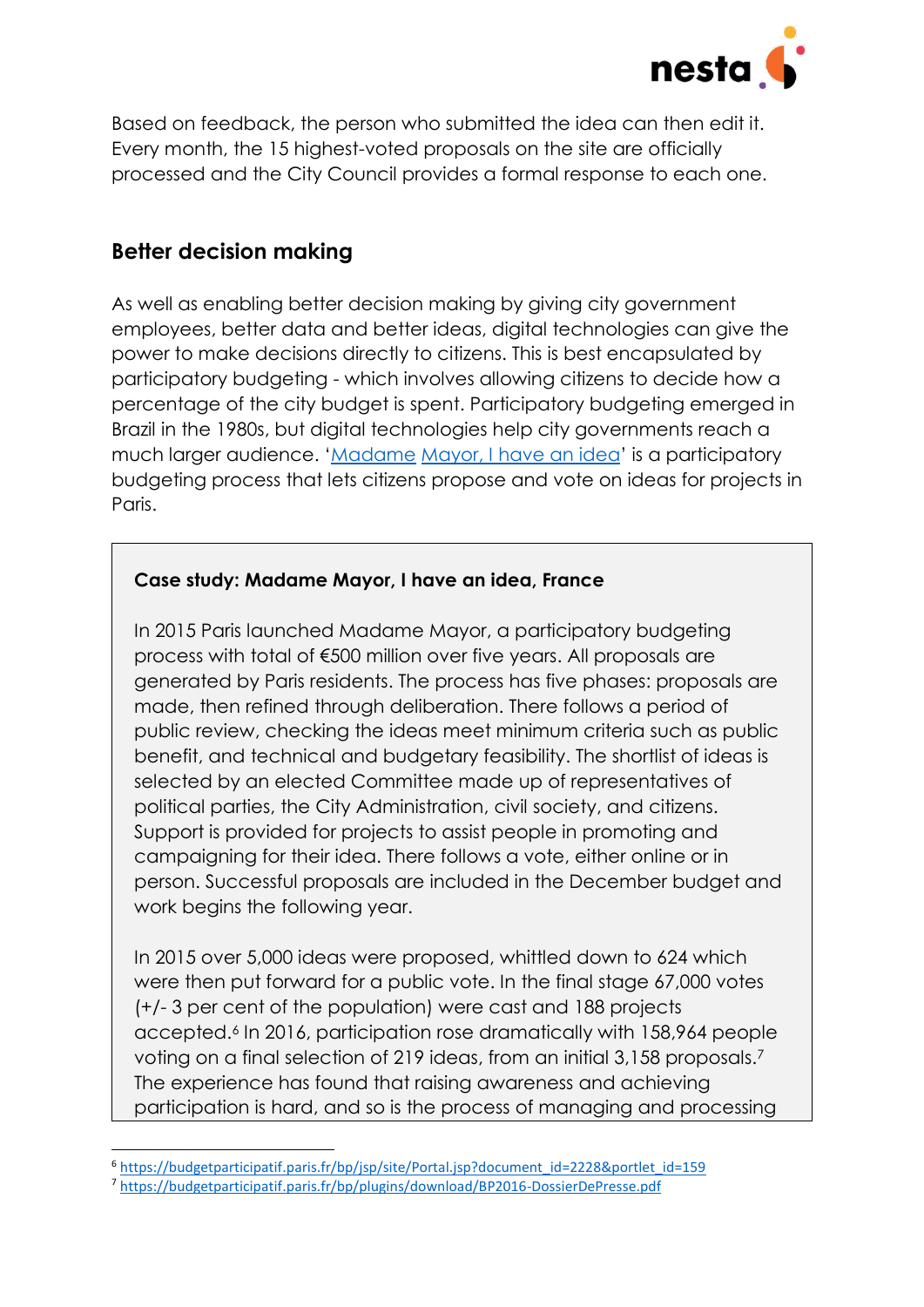

thousands of ideas. Over the last year the Paris team has responded by increasing the size of the team working on citizen engagement, strengthening relations with civil society, and continuing to invest in offline and online promotion of the programme. They also slightly restructured the budget to reserve a proportion exclusively for the most deprived areas of the city.

### **Remember that there's a world beyond the internet**

As smartphones and apps proliferate, it is understandable that someone would think that engaging residents online means setting up a website and waiting for people to come and use it. But the most successful examples of digital citizen engagement rely on traditional media to promote the initiative. My Ideal City, an initiative designed to crowdsource ideas for the redevelopment of the city centre in Bogota, used a daily one-hour radio show to promote the project. As a result, 10,000 suggestions were submitted to the platform.

It is also important to note that digital technologies are best at reaching new audiences, and so should be used to supplement traditional participatory processes rather than replace them. The main participants in the Estonian city of Tartu's 2013 online–only participatory budgeting pilot were 30 to 36 year olds. While this was a success in terms of reaching a demographic that does not usually attend community meetings, it shows that traditional methods of community engagement cannot be abandoned.

Do not forget that even if online tools theoretically could reach a huge audience, in reality, they often function best as a new channel for those that are already adept at engaging with city government. See research from mySociety for more on this.<sup>8</sup>

# **Pick the right question for the right crowd**

You have worked out what you want from residents, chosen the right tool, then launched your campaign, hopefully doing a good deal of promotion through more traditional channels. Why are you still getting hardly any response? This is probably because you have picked the wrong question for the wrong crowd.

**<sup>.</sup>** <sup>8</sup> <https://www.mysociety.org/files/2014/12/manchester.pdf>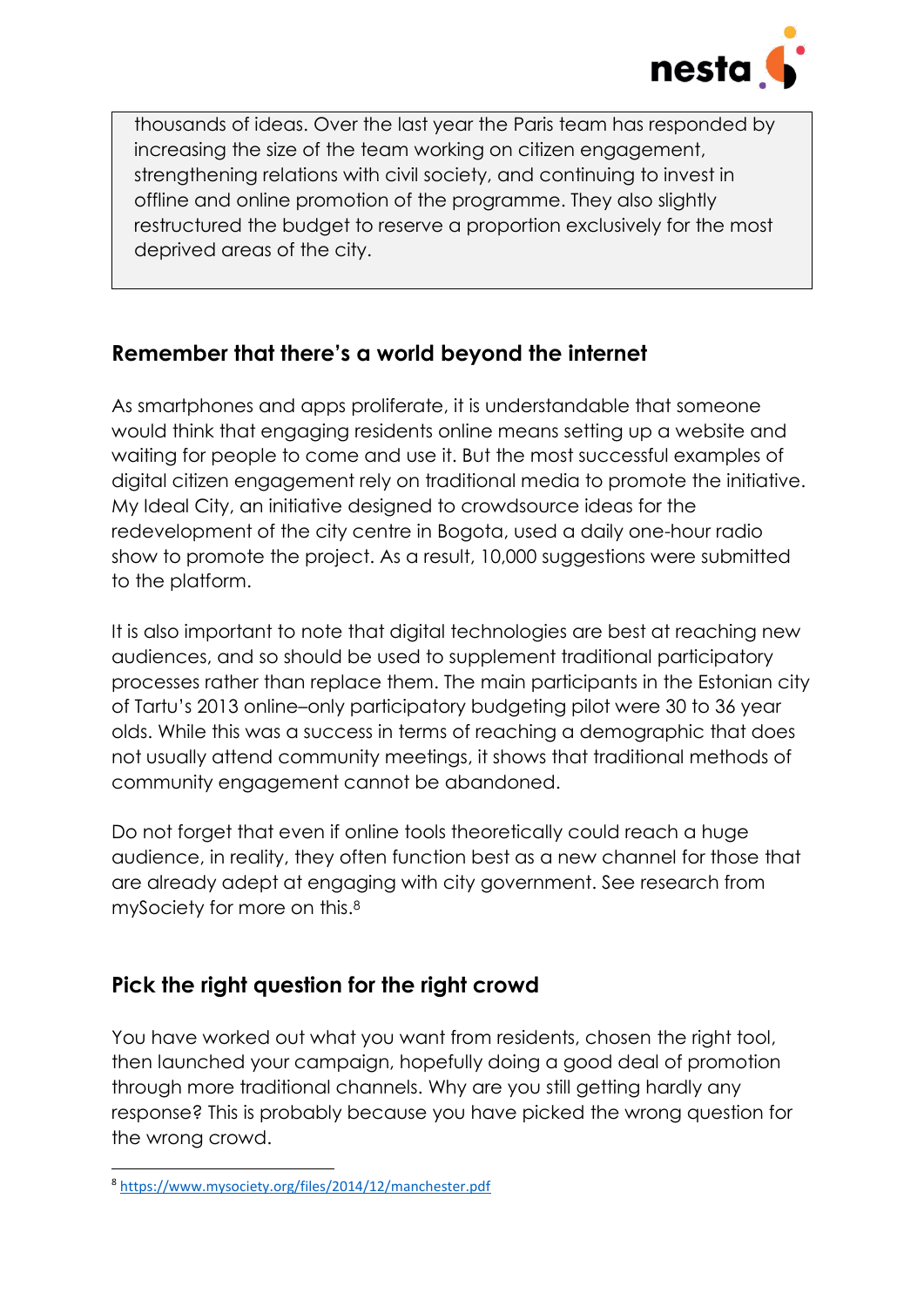

"How can I consult all the X million people in my city?" is a question we have been asked a number of times when talking to city government officials. Our immediate response is often, why would you want to do that? If you were to ask local residents, you would find that most people have not engaged in a meaningful way with their local council, other than voting and filling in forms online.

It is worth thinking about the relationship between representative and direct democracy here, and how new digital tools fit into this picture. What new digital tools enable is a strengthening of representative democracy, not a return to the days of Athenian direct democracy. Most people, most of the time just want the politicians they elect to do a better job, they aren't looking to be involved in the day to day business of government.

So when you are trying to crowdsource ideas, think about which segment of the crowd you are trying to engage. If you're looking to come up with a better alcohol management policy for the city, to take one recent city government crowdsourcing initiative as an example, the general population probably is not the best crowd to consult on this, as they lack the expertise to deal with the question. See the blog written by Nesta's Chief Executive Geoff Mulgan for more on this.<sup>9</sup> In this case, digital tools might be most useful in helping you access a wider pool of experts.

The crowd sometimes might also mean city government employees or suppliers. The Boston StreetBump example, in which an app was used to map potholes in the city, was largely used by city government employees, not citizens.

However, there may be times when you want to engage a large number of residents - people know a huge amount about their cities, the problems faced in daily life, and this knowledge, or collective intelligence, can be of huge value to city governments. Here are two things to consider:

 You need to choose something that people care about. In Jakarta, researchers are able to map flooding via Twitter because this is an issue that costs lives, every year, in the city. Flood mapping via Twitter in Lewisham wouldn't, I suspect, lead to the same outcomes as it isn't as important to local residents in London as it is to Jakartans. Find out what issues people in your city care most about and engage them on that.

**<sup>.</sup>** <sup>9</sup> <https://www.nesta.org.uk/blog/designing-digital-democracy-a-short-guide/>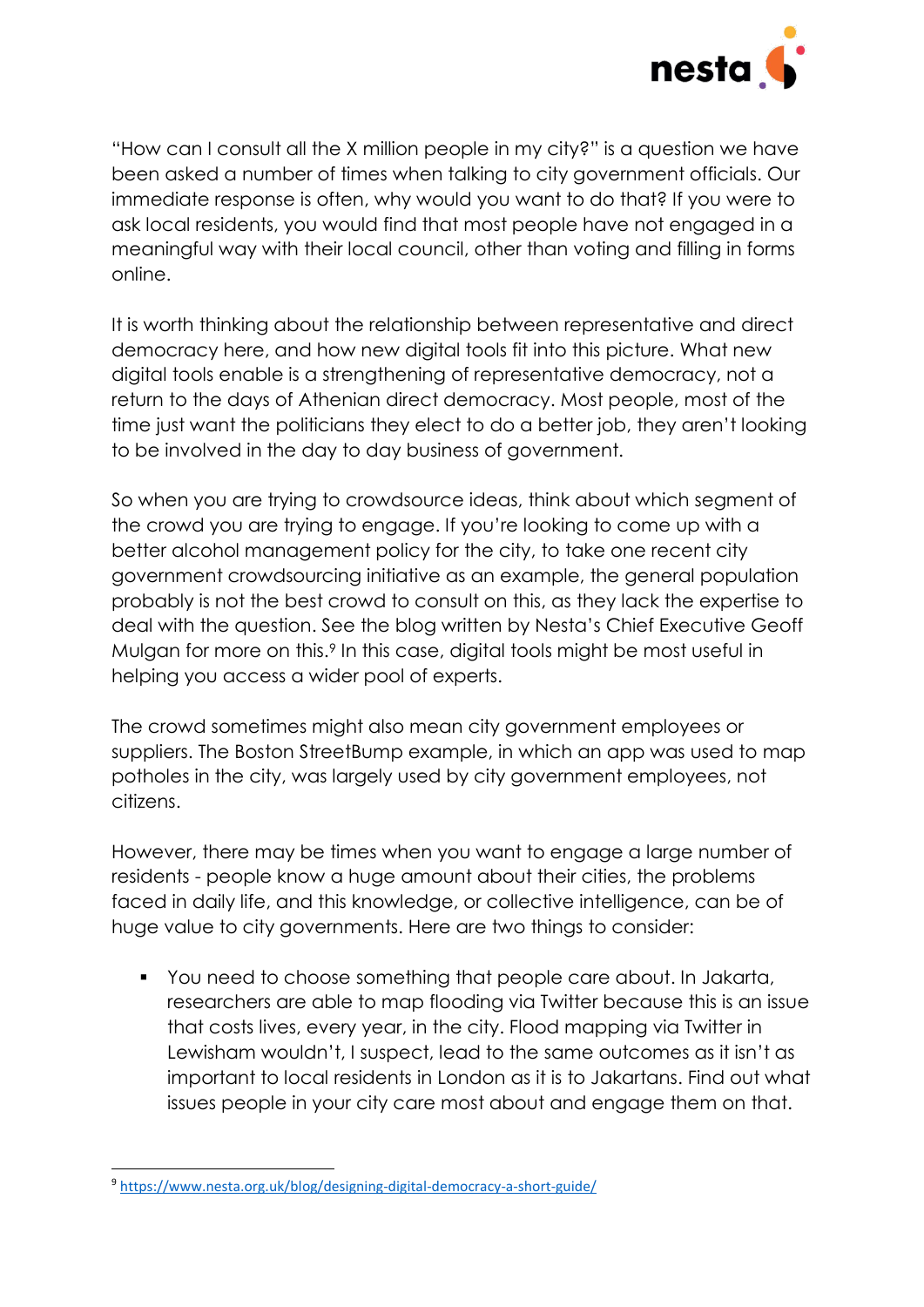

 Secondly, people need to know that their engagement is going to be valued. Tempting as it is to set up a digital suggestions box, if people feel that their contribution is going to be ignored, they will find it hard to engage. This is where things like participatory budgeting help as people know that there is a chance their idea will be put into practice. But even if you don't have a budget, making clear what will happen to suggestions will prevent misunderstanding and disappointment.

#### **Case study: Better Reykjavik, Iceland**

Better Reykjavik, launched in 2010, is a platform which enables citizens to suggest, debate, rank and vote on ideas for improving their city. It was developed by a civil society group called the Citizen's Foundation, but the project is notable for the level of support it has gained from Reykjavik City Council, who have agreed to process 15 of the top ideas made on the platform every month. Between 2010 and 2017, 1,045 ideas were considered by the City Council, with 220 approved, 289 rejected and 336 still in progress.

More than 70,000 people have visited the site since its creation. Anyone can post an idea on the Better Reykjavik platform, or comment either 'for' or 'against' an idea. Ideas, as well as the related individual comments, can then be up- and down-voted by the rest of the community.

The platform benefits from its clear link to decision-making processes, including clear feedback on why final decisions are made. This incentivises engagement and makes people feel their contributions have value. Take-up has been encouraged through social media advertising. One future challenge relates to investigating how citizens can be encouraged to post ideas for addressing some of the more complex issues that the city faces.

When we talk to city governments and local authorities, they express a number of fears about citizen engagement: Fear of relying on the public for the delivery of critical services, fear of being drowned in feedback and fear of not being inclusive - only engaging with those that are online and motivated. Hopefully, thinking through the issues discussed above may help alleviate some of these fears and make city government more enthusiastic about digital engagement.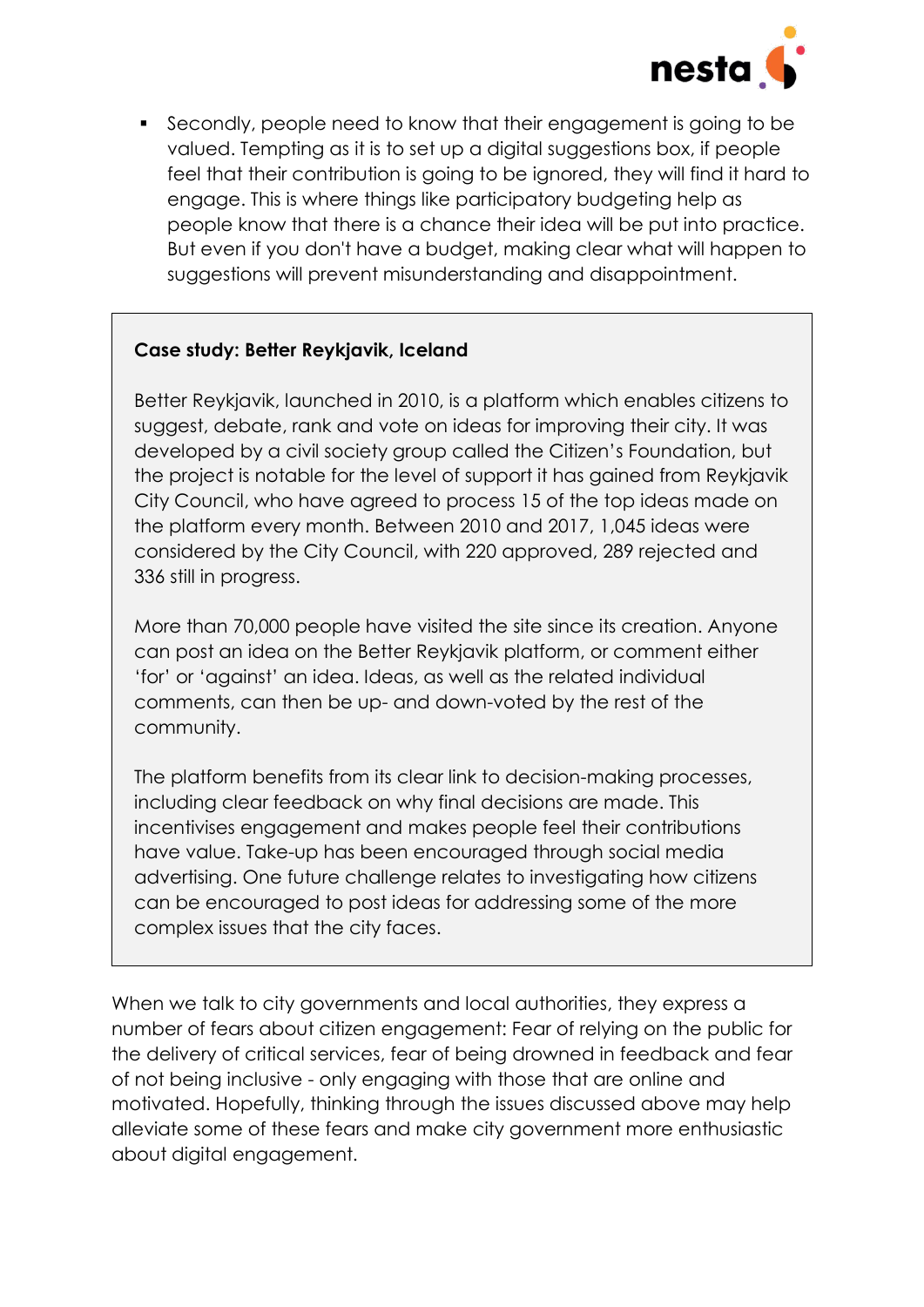

# **Growing the field of digital democracy**

Though most digital democracy initiatives are undertaken in response to the perceived failure of current ways of doing things, or in the hope of further improving the legitimacy and quality of democratic decision-making, very few innovators are actively evaluating how well their use of technology is achieving these aims.

We therefore conclude with a call for all practitioners to consider a simple set of evaluation criteria from the outset. This means going beyond using the number of participants as the only measure of impact. Other, more difficult questions, need to be asked, such as: who participated and why? Did the process inform citizens about important political issues? Did it succeed in improving public trust, or propensity to engage in the future? These questions will help our understanding of the effect participation is having on citizens' attitudes to democracy.

A good example to look at here is Open North, a Canadian non-profit that has developed an interactive online consultation method called Citizen Budget. Open North is using a mixed methods approach to understand the project's impact on local communities. After 5 years of implementation they conducted a blind observational / longitudinal study, tracking public meetings and documents (in particular related to budgetary deliberations). They have also established a framework to understand tangible impacts (qualitative evidence, policy decisions, reports and plans, policies, new institutions , new processes) and intangible impacts (participant empowerment, social learning, willingness to participate in the future, increased understanding and trust in government, and so on). Overall they have found positive impact, though the results are still ongoing, and measuring more intangible outcomes (e.g. 'increased trust') has proven to be challenging.<sup>10</sup> Other useful guides for designing and measuring impact in digital engagement include The World Bank's detailed framework.<sup>11</sup>

A more rigorous approach to evaluation won't always easy and there will be inevitable tensions between wanting to lower the barriers to participation (and hence limiting the amount of data you can request from participants) and wanting to measure the impact achieved. Honest discussion around failures can also be difficult for projects seeking adoption in an already reluctant political environment. However, understanding what does and

1

<sup>10</sup> <https://digitalsocial.eu/images/upload/29-Digital%20democracy.pdf>

<sup>11</sup> [https://openknowledge.worldbank.org/bitstream/handle/10986/23752/deef-book.pdf?sequence=1&is](https://openknowledge.worldbank.org/bitstream/handle/10986/23752/deef-book.pdf?sequence=1&isAllowed=y) [Allowed=y](https://openknowledge.worldbank.org/bitstream/handle/10986/23752/deef-book.pdf?sequence=1&isAllowed=y)